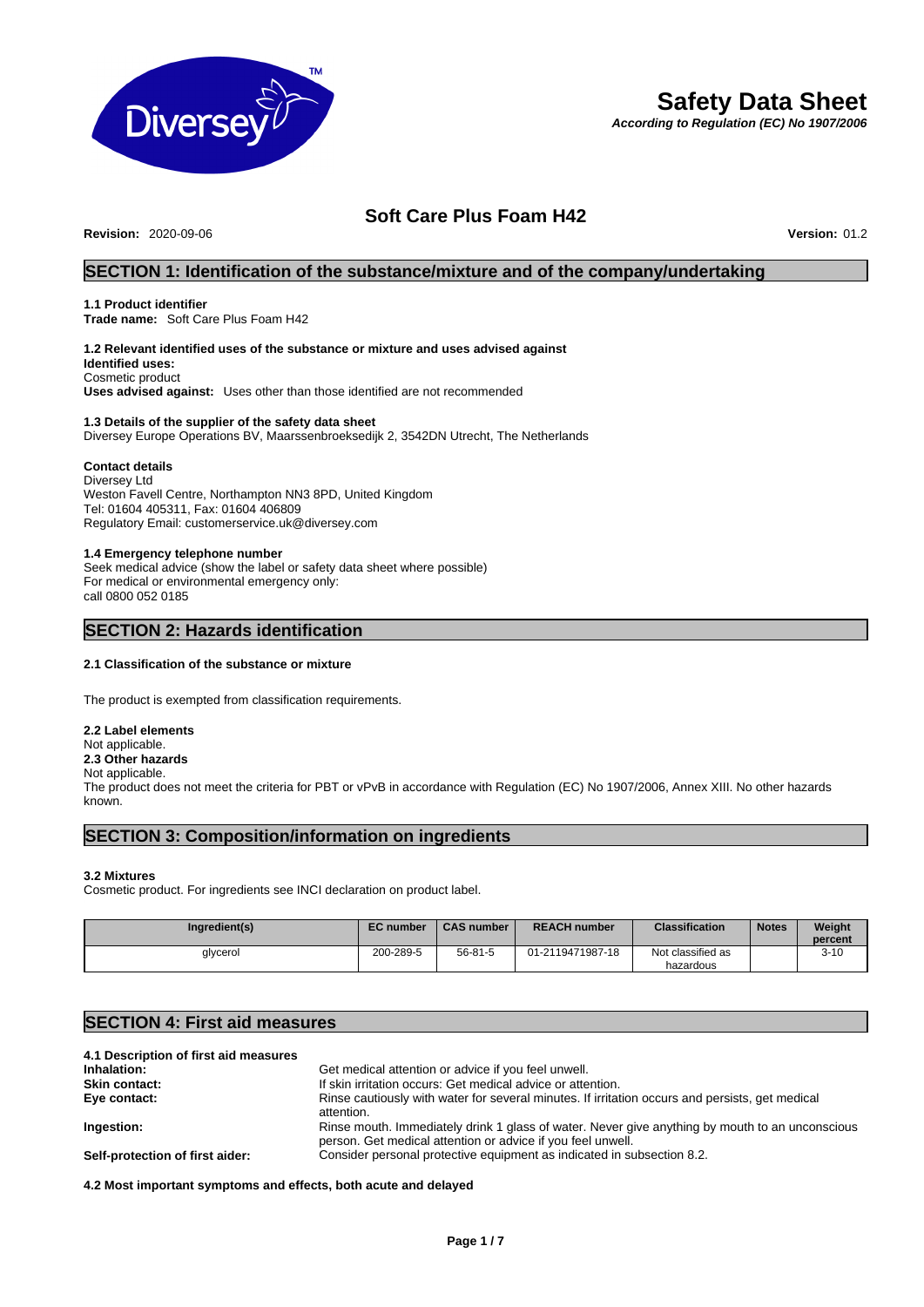| Inhalation:   | No known effects or symptoms in normal use. |
|---------------|---------------------------------------------|
| Skin contact: | No known effects or symptoms in normal use. |
| Eye contact:  | No known effects or symptoms in normal use. |
| Ingestion:    | No known effects or symptoms in normal use. |
|               |                                             |

**4.3 Indication of any immediate medical attention and special treatment needed** No information available on clinical testing and medical monitoring.

## **SECTION 5: Firefighting measures**

#### **5.1 Extinguishing media**

Carbon dioxide. Dry powder. Water spray jet. Fight larger fires with water spray jet or alcohol-resistant foam.

#### **5.2 Special hazards arising from the substance or mixture**

No special hazards known.

#### **5.3 Advice for firefighters**

As in any fire, wear self contained breathing apparatus and suitable protective clothing including gloves and eye/face protection.

## **SECTION 6: Accidental release measures**

#### **6.1 Personal precautions, protective equipment and emergency procedures**

No special measures required.

#### **6.2 Environmental precautions**

Do not allow to enter drainage system, surface or ground water. Dilute with plenty of water.

#### **6.3 Methods and material for containment and cleaning up**

Dyke to collect large liquid spills. Absorb with liquid-binding material (sand, diatomite, universal binders, sawdust). Do not place spilled materials back into the original container. Collect in closed and suitable containers for disposal.

#### **6.4 Reference to other sections**

For personal protective equipment see subsection 8.2. For disposal considerations see section 13.

## **SECTION 7: Handling and storage**

#### **7.1 Precautions for safe handling**

**Measures to prevent fire and explosions:**

No special precautions required.

## **Measures required to protect the environment:**

For environmental exposure controls see subsection 8.2.

#### **Advices on general occupational hygiene:**

Follow general hygiene considerations recognised as common good workplace practices. Keep away from food, drink and animal feeding stuffs. Do not mix with other products unless adviced by Diversey.

### **7.2 Conditions for safe storage, including any incompatibilities**

Store in accordance with local and national regulations. Keep only in original packaging.

For conditions to avoid see subsection 10.4. For incompatible materials see subsection 10.5.

#### **7.3 Specific end use(s)**

No specific advice for end use available.

## **SECTION 8: Exposure controls/personal protection**

### **8.1 Control parameters**

Not applicable.

| Ingredient(s) | <b>UK</b><br>term<br>$\mathsf{con}$<br>value(s | UK<br>Shor<br>ort term<br>value(s) |
|---------------|------------------------------------------------|------------------------------------|
| glycerol      | 10 mg/m $3$ mist                               | 30 mg/m $3$ mist                   |

| Ingredient(s) | <b>Short term - Local</b><br>effects | Short term - Systemic<br>effects                   | Long term - Local<br>effects | Long term - Systemic<br>effects            |
|---------------|--------------------------------------|----------------------------------------------------|------------------------------|--------------------------------------------|
| qlycerol      | No data available                    | No data available                                  |                              | 229                                        |
| Ingredient(s) | <b>Short term - Local</b><br>effects | <b>Short term - Systemic</b><br>effects (mg/kg bw) | Long term - Local<br>effects | Long term - Systemic<br>effects (mg/kg bw) |
| qlycerol      | No data available                    |                                                    | No data available            | No data available                          |
| Ingredient(s) | Short term - Local                   | <b>Short term - Systemic</b>                       | Long term - Local            | Long term - Systemic                       |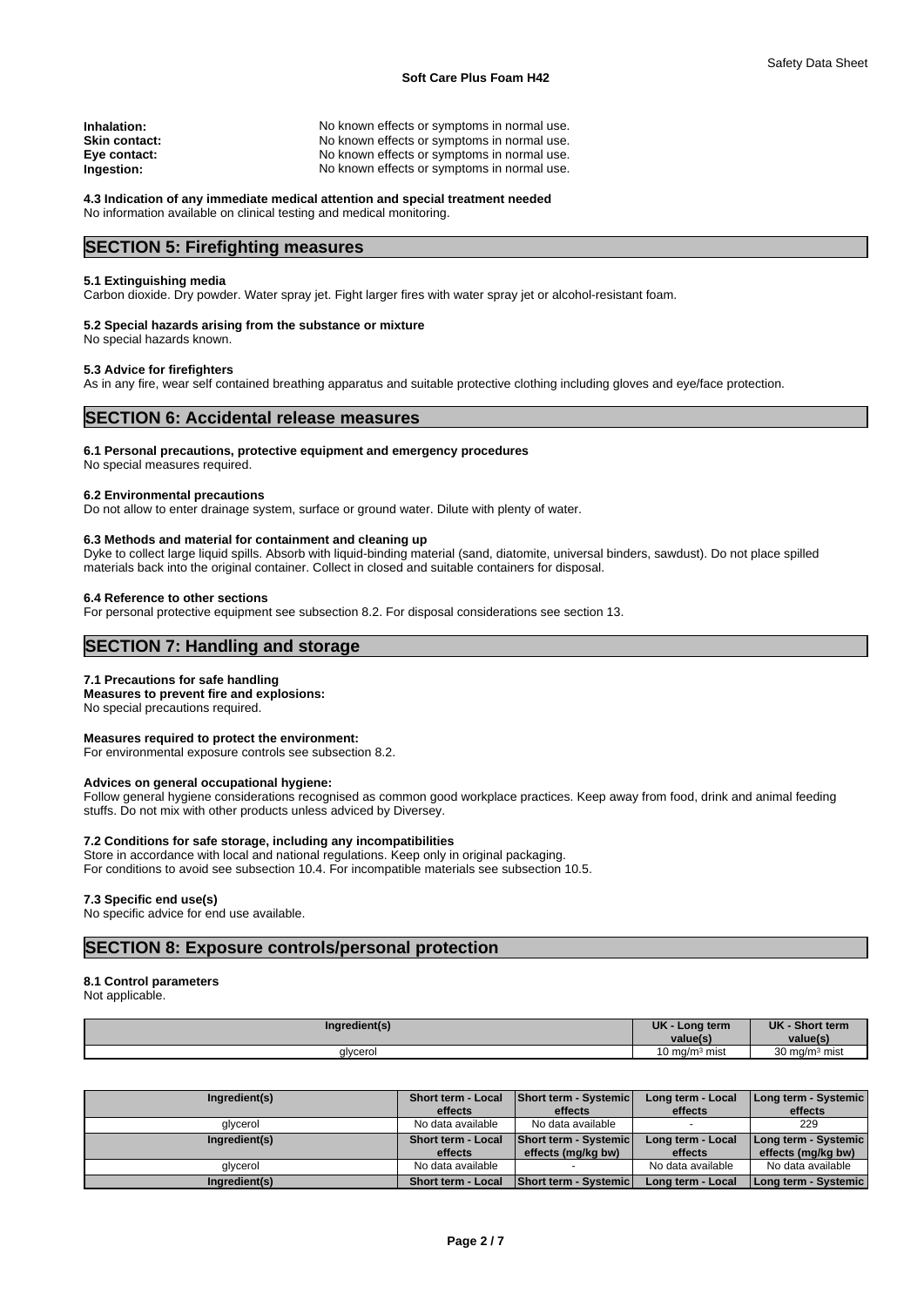### **Soft Care Plus Foam H42**

|               | effects                         | effects (mg/kg bw)                      | effects                      | effects (mg/kg bw)               |
|---------------|---------------------------------|-----------------------------------------|------------------------------|----------------------------------|
| glycerol      | No data available               |                                         | No data available            |                                  |
| Ingredient(s) | Short term - Local<br>effects   | Short term - Systemic<br>effects        | Long term - Local<br>effects | Long term - Systemic<br>effects  |
| glycerol      |                                 |                                         | 56                           | 56                               |
| Ingredient(s) | Short term - Local<br>effects   | <b>Short term - Systemic</b><br>effects | Long term - Local<br>effects | Long term - Systemic<br>effects  |
| glycerol      |                                 |                                         |                              | 33                               |
| Ingredient(s) | Surface water, fresh<br>(mg/l)  | <b>Surface water, marine</b><br>(mg/l)  | Intermittent (mg/l)          | Sewage treatment<br>plant (mg/l) |
| glycerol      | 0.885                           | 0.0885                                  | 8.85                         | 1000                             |
| Ingredient(s) | Sediment, freshwater<br>(mg/kg) | Sediment, marine<br>(mg/kg)             | Soil (mg/kg)                 | Air ( $mg/m3$ )                  |
| glycerol      | 3.3                             | 0.33                                    | 0.141                        |                                  |

#### **8.2 Exposure controls**

*The following information applies for the uses indicated in subsection 1.2 of the Safety Data Sheet. If available, please refer to the product information sheet for application and handling instructions. Normal use conditions are assumed for this section.*

*Recommended safety measures for handling the undiluted product:*

| Appropriate engineering controls:<br>Appropriate organisational controls:                                                                | No special requirements under normal use conditions.<br>No special requirements under normal use conditions.                                                                            |
|------------------------------------------------------------------------------------------------------------------------------------------|-----------------------------------------------------------------------------------------------------------------------------------------------------------------------------------------|
| Personal protective equipment<br>Eye / face protection:<br>Hand protection:<br><b>Body protection:</b><br><b>Respiratory protection:</b> | No special requirements under normal use conditions.<br>Not applicable.<br>No special requirements under normal use conditions.<br>No special requirements under normal use conditions. |
| <b>Environmental exposure controls:</b>                                                                                                  | No special requirements under normal use conditions.                                                                                                                                    |

## **SECTION 9: Physical and chemical properties**

**9.1 Information on basic physical and chemical properties Information in this section refers to the product, unless it is specifically stated that substance data is listed** 

**Physical State:** Liquid **Colour:** Clear, Colourless **Odour:** Product specific **Odour threshold:** Not applicable **pH** ≈ 4 (neat)<br> **Melting point/freezing point (°C):** Not determined<br> **Melting point/freezing point (°C):** Not determined<br> **Melting point/freezing point (°C):** Not determined **Melting point/freezing point (°C):** Not determined **Initial boiling point and boiling range (°C):** Not determined

**Ingredient(s)** Value  $(°C)$ <sup>290</sup> **Method Atmospheric pressure (hPa)**  glycerol 290 Method not given

**Flammability (liquid):** Not flammable. *( UN Manual of Tests and Criteria, section 32, L.2 )*  **Flash point (°C):** > 100 °C Weight of evidence **Sustained combustion:** No **Weight of evidence** 

**Evaporation rate:** Not relevant for classification of this product. **Flammability (solid, gas):** Not applicable to liquids **Upper/lower flammability limit (%):** Not determined

| Ingredient(s) | <b>Lower limit</b><br>(% vol) | Upper limit<br>(% vol) |
|---------------|-------------------------------|------------------------|
| glycerol      | <u>.</u>                      | v                      |

#### **Method / remark**

## **Vapour pressure:** Not determined

| redient(s)<br>Inar | Value<br>ID <sub>n</sub><br>. ar | <b>Method</b> | <b>Temperature</b><br>$10^{\circ}$ |
|--------------------|----------------------------------|---------------|------------------------------------|
| ahicora            |                                  | l not aiven   | oc                                 |
| /ceroi             |                                  | Meth          | ∠∪                                 |

**Method / remark** 

**Method / remark**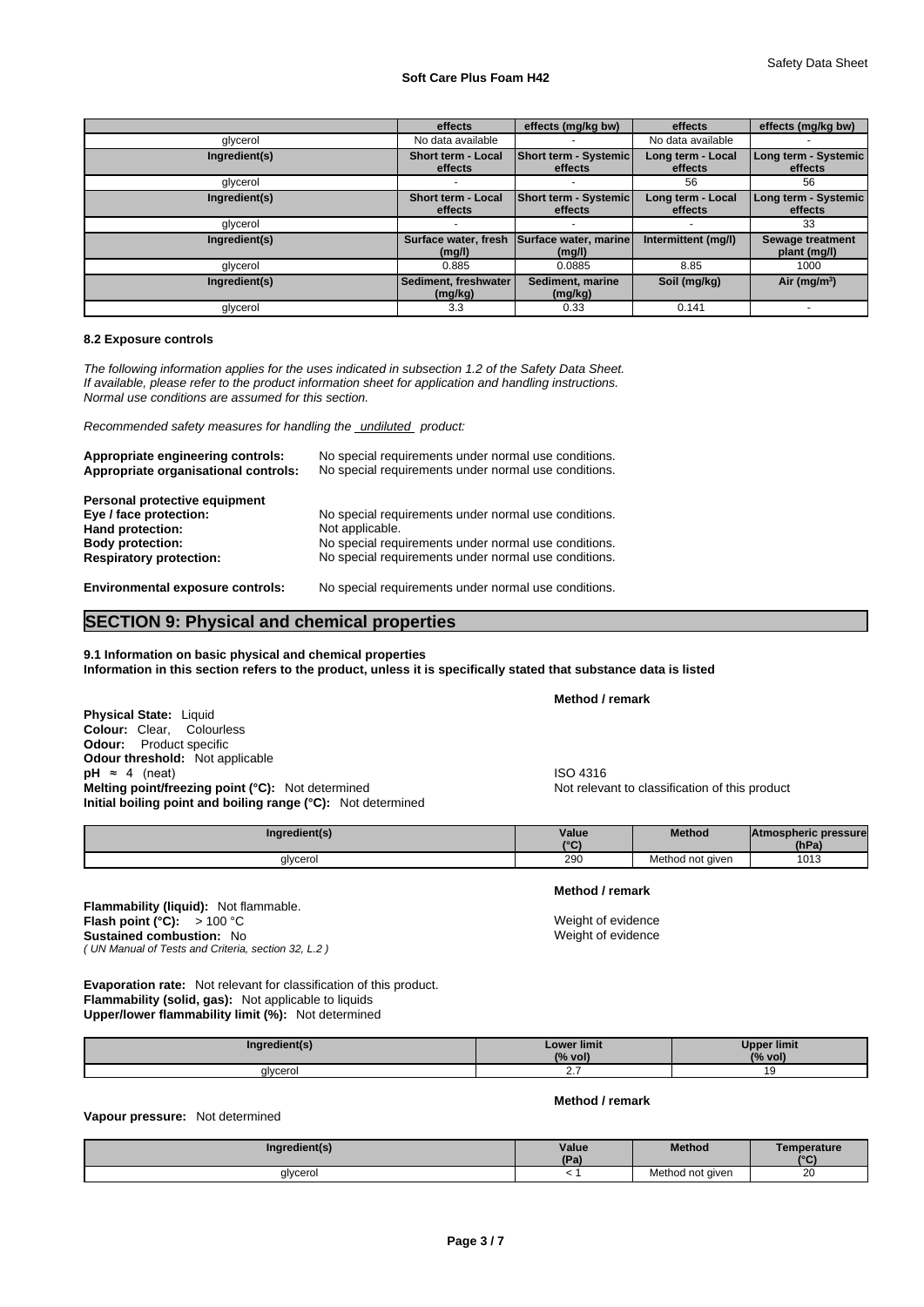#### **Solubility in / Miscibility with Water:** Fully miscible **Vapour density:** Not determined **Notify and ST 2018** Not relevant to classification of this product **Relative density:** ≈ 1.03 (20 °C) **CECD** 109 (EU A.3)

#### **Method / remark**

| Inaredient(s) | Value<br>(g/l) | Method              | Temperature<br>$10^{\circ}$<br>ັ |
|---------------|----------------|---------------------|----------------------------------|
| glycerol      | 500            | Method<br>not given | $\sim$<br>∠∪                     |

**Decomposition temperature:** Not applicable. **Autoignition temperature:** Not determined **Viscosity:** Not determined<br> **Explosive properties:** Not explosive. **Oxidising properties:** Not oxidising.

### **9.2 Other information**

**Corrosion to metals:** Not corrosive

**Method / remark** 

Not explosive, based on substance properties

**Surface tension (N/m):** Not determined **Notify 19 and 19 and 19 and 19 and 19 and 19 and 19 and 19 and 19 and 19 and 19 and 19 and 19 and 19 and 19 and 19 and 19 and 19 and 19 and 19 and 19 and 19 and 19 and 19 and 19 and** 

## **SECTION 10: Stability and reactivity**

#### **10.1 Reactivity**

No reactivity hazards known under normal storage and use conditions.

#### **10.2 Chemical stability**

Stable under normal storage and use conditions.

## **10.3 Possibility of hazardous reactions**

No hazardous reactions known under normal storage and use conditions.

#### **10.4 Conditions to avoid**

None known under normal storage and use conditions.

### **10.5 Incompatible materials**

Reacts with alkali.

### **10.6 Hazardous decomposition products**

None known under normal storage and use conditions.

## **SECTION 11: Toxicological information**

#### **11.1 Information on toxicological effects**

This product does not legally require a safety data sheet. This document does therefore not necessarily comply with the requirements on safety data sheets.

| Ingredient(s) |                          |                 | Endpoint<br>(mg/kg)          | Value                             |                | <b>Species</b><br><b>Method</b> |                              |                   | <b>Exposure</b><br>time (h) |  |        |  |                             |
|---------------|--------------------------|-----------------|------------------------------|-----------------------------------|----------------|---------------------------------|------------------------------|-------------------|-----------------------------|--|--------|--|-----------------------------|
| glycerol      |                          | $LD_{50}$       |                              | 12600                             |                | Mouse                           |                              | Method not given  |                             |  |        |  |                             |
| Ingredient(s) |                          | <b>Endpoint</b> | (mg/kg)                      | Value<br><b>Species</b>           |                |                                 |                              | <b>Method</b>     |                             |  |        |  |                             |
| glycerol      |                          | $LD_{50}$       |                              | >10000                            |                | Rabbit                          | Method not given             |                   |                             |  |        |  |                             |
| Ingredient(s) |                          | <b>Endpoint</b> |                              | <b>Species</b><br>Value<br>(mg/l) |                | <b>Method</b>                   |                              |                   |                             |  |        |  | <b>Exposure</b><br>time (h) |
| glycerol      |                          |                 |                              | > 2.75                            |                | Rat                             | Weight of evidence           |                   |                             |  | 4 Hrs. |  |                             |
| Ingredient(s) |                          |                 | <b>Result</b>                |                                   | <b>Species</b> |                                 | <b>Method</b>                |                   | <b>Exposure time</b>        |  |        |  |                             |
| glycerol      |                          |                 | Not irritant                 |                                   |                |                                 | OECD 404 (EU B.4)            |                   |                             |  |        |  |                             |
| Ingredient(s) |                          |                 | <b>Result</b>                |                                   | <b>Species</b> |                                 | <b>Method</b>                |                   | <b>Exposure time</b>        |  |        |  |                             |
| glycerol      |                          |                 | Not corrosive or<br>irritant |                                   |                |                                 | Method not given             |                   |                             |  |        |  |                             |
| Ingredient(s) |                          |                 | <b>Result</b>                |                                   | <b>Species</b> |                                 | <b>Method</b>                |                   | <b>Exposure time</b>        |  |        |  |                             |
| glycerol      |                          |                 | No data available            |                                   |                |                                 |                              |                   |                             |  |        |  |                             |
| Ingredient(s) |                          |                 | Result                       |                                   | <b>Species</b> | <b>Method</b>                   |                              | Exposure time (h) |                             |  |        |  |                             |
| glycerol      |                          |                 | Not sensitising              |                                   | Human          |                                 | Human repeated patch<br>test |                   |                             |  |        |  |                             |
| Ingredient(s) |                          |                 | <b>Result</b>                | <b>Species</b>                    |                |                                 | <b>Method</b>                |                   | <b>Exposure time</b>        |  |        |  |                             |
| glycerol      |                          |                 | No data available            |                                   |                |                                 |                              |                   |                             |  |        |  |                             |
| Ingredient(s) | <b>Result (in-vitro)</b> |                 | <b>Method</b>                |                                   |                |                                 | <b>Result (in-vivo)</b>      |                   | <b>Method</b>               |  |        |  |                             |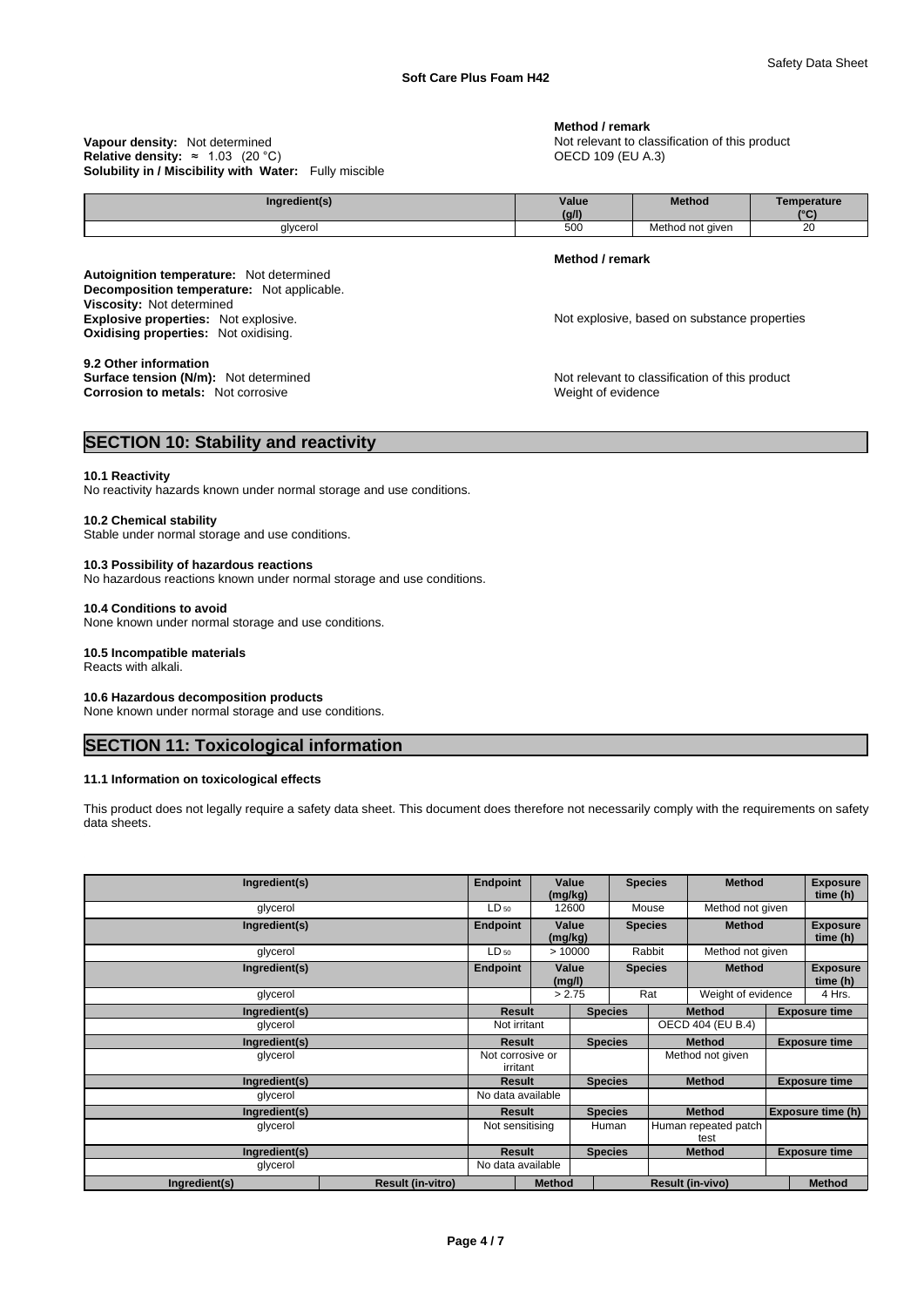## **Soft Care Plus Foam H42**

|               |                          |               |                        |              |                                        |                       |                   | (in-vitro)              |                                |                                                        |                                              | (in-vivo)                               |
|---------------|--------------------------|---------------|------------------------|--------------|----------------------------------------|-----------------------|-------------------|-------------------------|--------------------------------|--------------------------------------------------------|----------------------------------------------|-----------------------------------------|
|               | glycerol                 |               | ltest results          |              | No evidence for mutagenicity, negative |                       |                   | B.12/13                 | OECD 471 (EU No data available |                                                        |                                              |                                         |
|               |                          | Ingredient(s) |                        |              |                                        | Effect                |                   |                         |                                |                                                        |                                              |                                         |
|               |                          | glycerol      |                        |              |                                        |                       |                   |                         |                                | No evidence for carcinogenicity, negative test results |                                              |                                         |
| Ingredient(s) | <b>Endpoint</b>          |               | <b>Specific effect</b> |              |                                        | Value<br>(mg/kg bw/d) | <b>Species</b>    |                         | <b>Method</b>                  | <b>Exposure</b><br>time                                | <b>Remarks and other effects</b><br>reported |                                         |
| glycerol      |                          |               |                        |              |                                        | No data<br>available  |                   |                         |                                |                                                        | Not toxic for reproduction                   |                                         |
| Ingredient(s) |                          |               |                        | Endpoint     | (mg/kg bw/d)                           | Value                 | <b>Species</b>    |                         | <b>Method</b>                  | <b>Exposure</b><br>time (days)                         |                                              | Specific effects and organs<br>affected |
|               | glycerol                 |               |                        |              |                                        | No data<br>available  |                   |                         |                                |                                                        |                                              |                                         |
| Ingredient(s) |                          |               | <b>Endpoint</b>        | (mg/kg bw/d) | Value                                  | <b>Species</b>        |                   | <b>Method</b>           | <b>Exposure</b><br>time (days) |                                                        | Specific effects and organs<br>affected      |                                         |
| glycerol      |                          |               |                        |              |                                        | No data<br>available  |                   |                         |                                |                                                        |                                              |                                         |
|               | Ingredient(s)            |               |                        | Endpoint     | (mg/kg bw/d)                           | Value                 | <b>Species</b>    |                         | <b>Method</b>                  | <b>Exposure</b><br>time (days)                         |                                              | Specific effects and organs<br>affected |
|               | glycerol                 |               |                        |              |                                        | No data<br>available  |                   |                         |                                |                                                        |                                              |                                         |
| Ingredient(s) | <b>Exposure</b><br>route | Endpoint      | Value<br>(mg/kg bw/d)  |              | <b>Species</b>                         | <b>Method</b>         |                   | <b>Exposure</b><br>time |                                | Specific effects and<br>organs affected                |                                              | <b>Remark</b>                           |
| glycerol      |                          |               | No data<br>available   |              |                                        |                       |                   |                         |                                |                                                        |                                              |                                         |
| Ingredient(s) |                          |               |                        |              |                                        |                       | Affected organ(s) |                         |                                |                                                        |                                              |                                         |
|               |                          | glycerol      |                        |              |                                        |                       | No data available |                         |                                |                                                        |                                              |                                         |
|               |                          | Ingredient(s) |                        |              |                                        |                       | Affected organ(s) |                         |                                |                                                        |                                              |                                         |
|               |                          | glycerol      |                        |              |                                        |                       | No data available |                         |                                |                                                        |                                              |                                         |

**Potential adverse health effects and symptoms**

Effects and symptoms related to the product, if any, are listed in subsection 4.2.

## **SECTION 12: Ecological information**

## **12.1 Toxicity**

This product does not legally require a safety data sheet. This document does therefore not necessarily comply with the requirements on safety data sheets.

| aana omoono.<br>Ingredient(s) |                 |                                 | <b>Endpoint</b> |           | Value<br>(mg/l)      | <b>Species</b>                           |                                | <b>Method</b>           | <b>Exposure</b><br>time (h)    |
|-------------------------------|-----------------|---------------------------------|-----------------|-----------|----------------------|------------------------------------------|--------------------------------|-------------------------|--------------------------------|
| glycerol                      |                 |                                 |                 | $LC_{50}$ | 54000                | Oncorhynchus<br>mykiss                   |                                | Method not given        | 96                             |
| Ingredient(s)                 |                 |                                 | <b>Endpoint</b> |           | Value<br>(mg/l)      | <b>Species</b>                           |                                | <b>Method</b>           | <b>Exposure</b><br>time (h)    |
| glycerol                      |                 |                                 | EC 50           |           | >10000               | Daphnia<br>magna Straus                  |                                | Method not given        | $\overline{24}$                |
| Ingredient(s)                 |                 |                                 | <b>Endpoint</b> |           | Value<br>(mg/l)      | <b>Species</b>                           |                                | <b>Method</b>           | <b>Exposure</b><br>time (h)    |
| glycerol                      |                 |                                 |                 |           | No data<br>available |                                          |                                |                         | $\sim$                         |
| Ingredient(s)                 |                 |                                 | <b>Endpoint</b> |           | Value<br>(mg/l)      | <b>Species</b>                           |                                | <b>Method</b>           | <b>Exposure</b><br>time (days) |
| glycerol                      |                 |                                 |                 |           | No data<br>available |                                          |                                |                         | $\overline{\phantom{a}}$       |
| Ingredient(s)                 |                 |                                 | <b>Endpoint</b> |           | Value<br>(mg/l)      | <b>Inoculum</b>                          |                                | <b>Method</b>           | <b>Exposure</b><br>time        |
| glycerol                      |                 |                                 |                 | EC 50     | >10000               | Pseudomonas<br>putida                    |                                | Method not given        | $16$ hour(s)                   |
| Ingredient(s)                 | <b>Endpoint</b> | Value<br>(mg/l)                 |                 |           | <b>Species</b>       | <b>Method</b><br><b>Exposure</b><br>time |                                | <b>Effects observed</b> |                                |
| glycerol                      |                 | No data<br>available            |                 |           |                      |                                          |                                |                         |                                |
| Ingredient(s)                 | <b>Endpoint</b> | Value<br>(mg/l)                 |                 |           | <b>Species</b>       | <b>Method</b>                            | <b>Exposure</b><br>time        | <b>Effects observed</b> |                                |
| glycerol                      |                 | No data<br>available            |                 |           |                      |                                          |                                |                         |                                |
| Ingredient(s)                 | <b>Endpoint</b> | Value<br>(mg/kg dw<br>sediment) |                 |           | <b>Species</b>       | <b>Method</b>                            | <b>Exposure</b><br>time (days) | <b>Effects observed</b> |                                |
| glycerol                      |                 | No data<br>available            |                 |           |                      |                                          | $\sim$                         |                         |                                |
| Ingredient(s)                 | <b>Endpoint</b> | Value<br>(mg/kg dw<br>soil)     |                 |           | <b>Species</b>       | <b>Method</b>                            | <b>Exposure</b><br>time (days) | <b>Effects observed</b> |                                |
| glycerol                      |                 | No data<br>available            |                 |           |                      |                                          |                                |                         |                                |
| Ingredient(s)                 | <b>Endpoint</b> | Value<br>(mg/kg dw<br>soil)     |                 |           | <b>Species</b>       | <b>Method</b>                            | <b>Exposure</b><br>time (days) | <b>Effects observed</b> |                                |
| glycerol                      |                 | No data                         |                 |           |                      |                                          | $\sim$                         |                         |                                |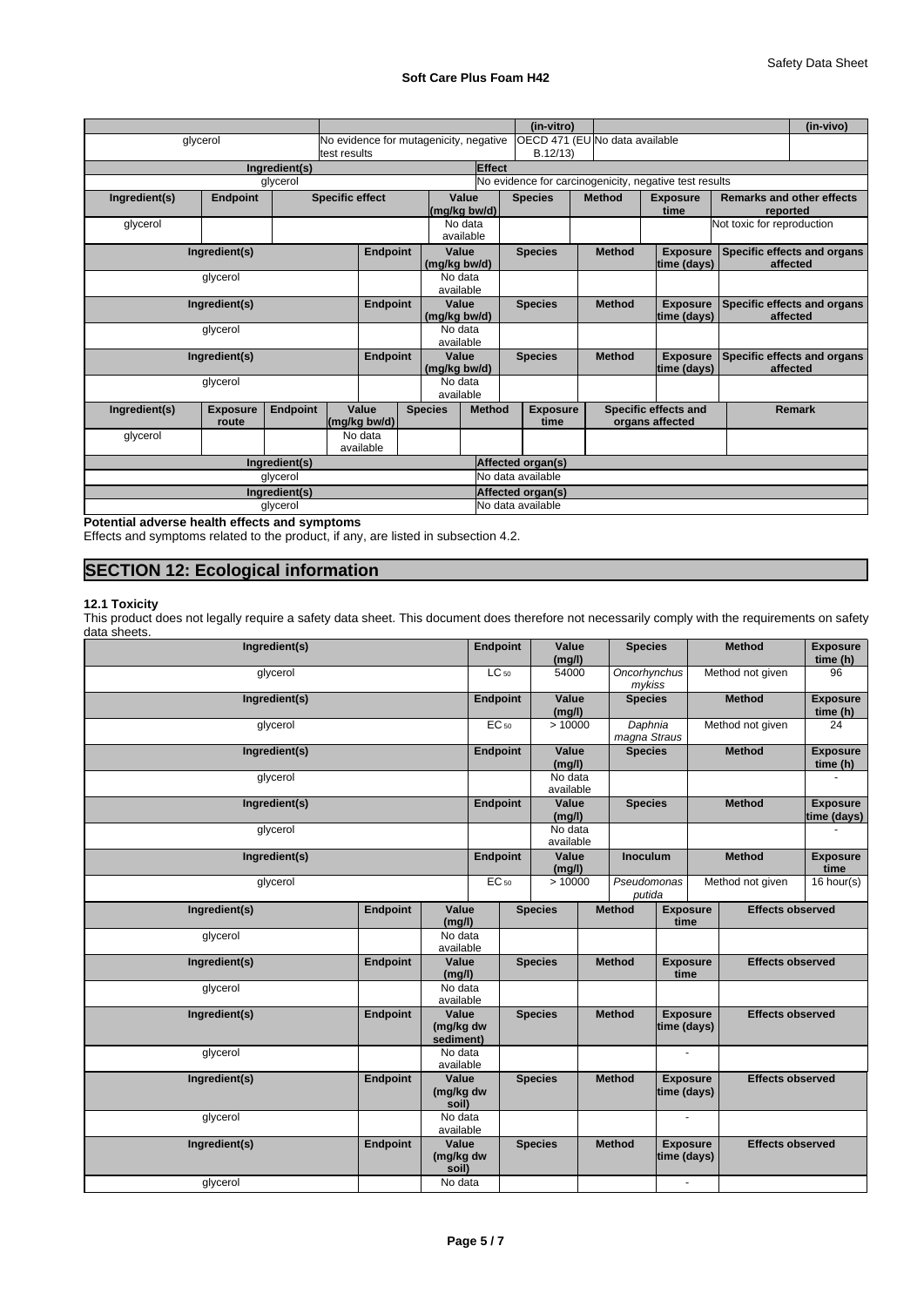|               |                 | available                   |                |               |                                |                         |
|---------------|-----------------|-----------------------------|----------------|---------------|--------------------------------|-------------------------|
| Ingredient(s) | Endpoint        | Value                       | <b>Species</b> | <b>Method</b> | <b>Exposure</b><br>time (days) | <b>Effects observed</b> |
| glycerol      |                 | No data<br>available        |                |               |                                |                         |
| Ingredient(s) | <b>Endpoint</b> | Value<br>(mg/kg dw<br>soil) | <b>Species</b> | <b>Method</b> | <b>Exposure</b><br>time (days) | <b>Effects observed</b> |
| glycerol      |                 | No data<br>available        |                |               | ٠                              |                         |
| Ingredient(s) | Endpoint        | Value<br>(mg/kg dw<br>soil) | <b>Species</b> | <b>Method</b> | <b>Exposure</b><br>time (days) | <b>Effects observed</b> |
| glycerol      |                 | No data<br>available        |                |               | $\overline{a}$                 |                         |

#### **12.2 Persistence and degradability**  Not applicable.

| ingredient(s) | Inoculum | <b>Analytical</b><br>method | <b>DT</b> 50 | <b>Method</b> | Evaluation                                                  |
|---------------|----------|-----------------------------|--------------|---------------|-------------------------------------------------------------|
| qlycerol      |          |                             |              |               | 60% in 28 day(s)   Method not given   Readily biodegradable |

### **12.3 Bioaccumulative potential**

Not applicable.

| Ingredient(s) |                   | Value   | <b>Method</b>    | <b>Evaluation</b>                  | Remark |
|---------------|-------------------|---------|------------------|------------------------------------|--------|
| alvcerol      |                   | .76     | Method not given | <b>No bioaccumulation expected</b> |        |
| Ingredient(s) | Value             | Species | <b>Method</b>    | <b>Evaluation</b>                  | Remark |
| glycerol      | No data available |         |                  |                                    |        |

## **12.4 Mobility in soil**

| Not applicable. |
|-----------------|

| Ingredient(s) | <b>Adsorption</b><br>coefficient<br>Loa Koc | <b>Desorption</b><br>coefficient<br>Log Koc(des) | <b>Method</b> | Soil/sediment<br>type | <b>Evaluation</b>                                   |
|---------------|---------------------------------------------|--------------------------------------------------|---------------|-----------------------|-----------------------------------------------------|
| qlycerol      | I No data available I                       |                                                  |               |                       | Potential for mobility in soil,<br>soluble in water |

## **12.5 Results of PBT and vPvB assessment**

Not applicable.

**Not applicable.**  Not applicable.

## **SECTION 13: Disposal considerations**

| 13.1 Waste treatment methods<br>Waste from residues / unused<br>products:     | The concentrated contents or contaminated packaging should be disposed of by a certified handler<br>or according to the site permit. Release of waste to sewers is discouraged. The cleaned packaging<br>material is suitable for energy recovery or recycling in line with local legislation. |
|-------------------------------------------------------------------------------|------------------------------------------------------------------------------------------------------------------------------------------------------------------------------------------------------------------------------------------------------------------------------------------------|
| <b>European Waste Catalogue:</b>                                              | 20 01 29* - detergents containing dangerous substances.                                                                                                                                                                                                                                        |
| <b>Empty packaging</b><br><b>Recommendation:</b><br>Suitable cleaning agents: | Dispose of observing national or local regulations.<br>Water, if necessary with cleaning agent.                                                                                                                                                                                                |

## **SECTION 14: Transport information**

**Land transport (ADR/RID), Sea transport (IMDG), Air transport (ICAO-TI / IATA-DGR)** 

**14.1 UN number:** Non-dangerous goods

**14.2 UN proper shipping name:** Non-dangerous goods

**14.3 Transport hazard class(es):** Non-dangerous goods

**14.4 Packing group:** Non-dangerous goods

**14.5 Environmental hazards:** Non-dangerous goods

**14.6 Special precautions for user:** Non-dangerous goods

**14.7 Transport in bulk according to Annex II of MARPOL and the IBC Code:** Non-dangerous goods

## **SECTION 15: Regulatory information**